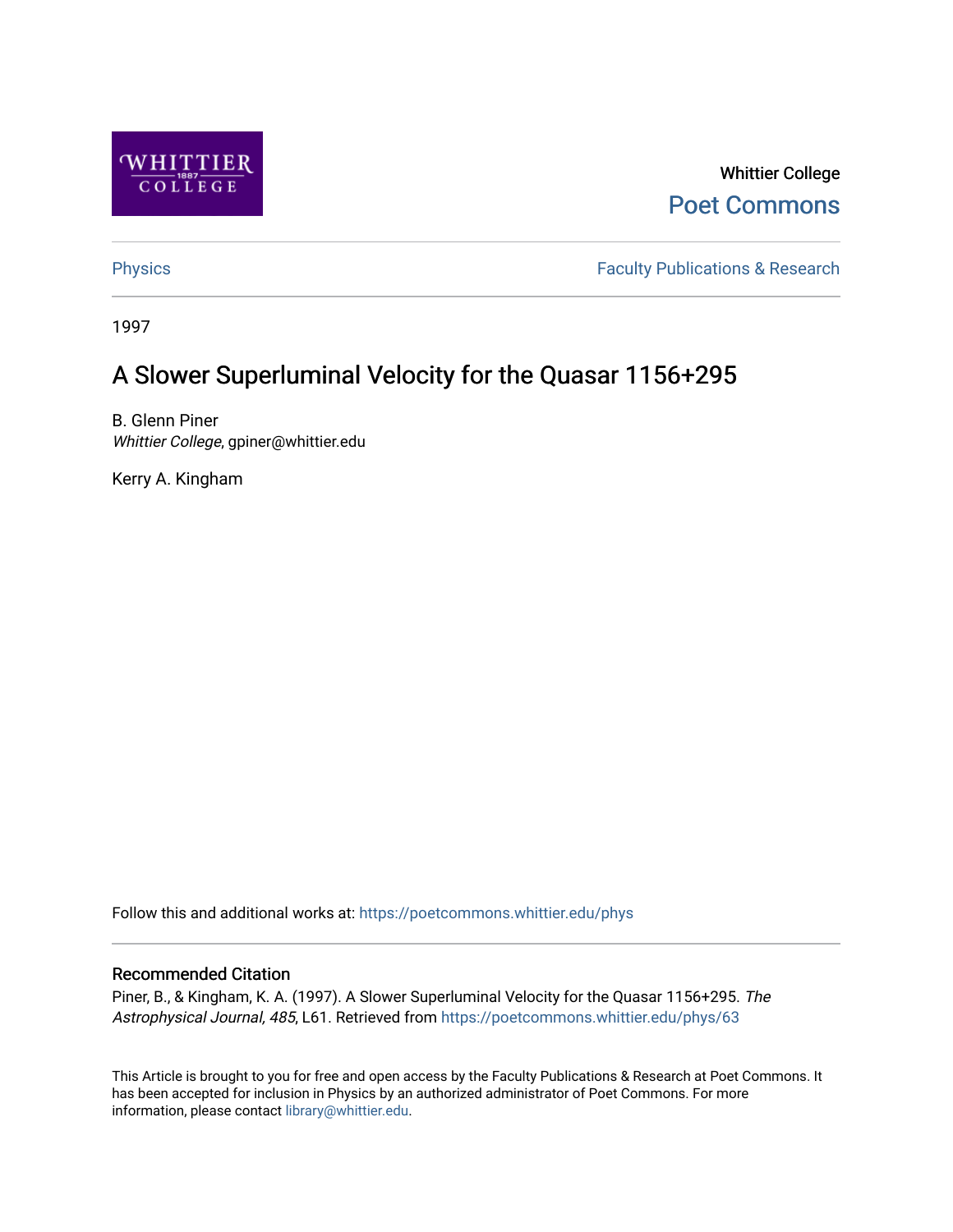## A SLOWER SUPERLUMINAL VELOCITY FOR THE QUASAR 1156+295

B. GLENN PINER<sup>1</sup> AND KERRY A. KINGHAM

US Naval Observatory, Earth Orientation Department, 3450 Massachusetts Avenue NW, Washington, DC 20392 *Received 1997 May 9; accepted 1997 June 5*

# ABSTRACT

As part of an ongoing effort to observe high-energy  $\gamma$ -ray blazars with VLBI, we have produced 8 and 2 GHz VLBI images, at 10 epochs spanning the years 1988 to 1996, of the quasar  $1156+295$ . The VLBI data have been taken from the Washington VLBI correlator's geodetic database. We have detected four components and have measured their apparent speeds to be 8.8  $\pm$  2.3, 5.3  $\pm$  1.1, 5.5  $\pm$  0.9, and 3.5  $\pm$  1.2 *h*<sup>-1</sup>*c* from the outermost component inward.  $(H_0 = 100 h \text{ km s}^{-1} \text{ Mpc}^{-1}$ ,  $q_0 = 0.5$  throughout this Letter). These velocities contradict a previously published very high superluminal velocity of 26  $h^{-1}c$  for this source.

*Subject heading:* galaxies: jets — quasars: individual (1156+295) — radio continuum: galaxies

#### 1. INTRODUCTION

The source  $1156+295$  is a high-polarization quasar (Wills et al. 1992) and an optically violent variable quasar with a redshift of  $z = 0.73$  (Hewitt & Burbidge 1989). Tornikoski et al. (1994) discuss the monitoring of this source at optical wavelengths at the Rosemary Hill Observatory and at the higher radio frequencies by the Metsähovi group. It has also been monitored at lower radio frequencies by the Michigan group (Aller et al. 1985). This quasar is an emitter of high-energy  $\gamma$ -rays; EGRET detections of this source are reported by Thompson et al. (1995).

Previous VLBI observations of this source are presented by McHardy et al. (1993, 1990), who measured an apparent velocity of 26  $h^{-1}c$  based on four images at three different frequencies from 1986 to 1988. This velocity made  $1156+295$ by far the fastest known superluminal source. Vermeulen & Cohen (1994) remark that at the velocity reported by McHardy et al. (1993, 1990) 1156+295 does not even appear to be the tail end of a continuous distribution; its speed is 2.5 times higher than that of the next fastest object in its redshift bin on their  $\mu$ -*z* diagram. Since the apparent velocity can be used to set a lower limit on the Lorentz factor,  $\Gamma \geq (\beta_{app}^2 +$  $1)^{1/2}$ , this apparent velocity also implies a very high Lorentz factor for the superluminal component of  $\Gamma \ge 26$ .

#### 2. VLBI OBSERVATIONS

The VLBI results presented here were obtained as part of a project to study EGRET  $\gamma$ -ray blazars using archived geodetic Mark III VLBI observations processed at the Washington VLBI Correlator Facility located at the US Naval Observatory (USNO). Details of the geodetic VLBI observations and the data reduction and model fitting procedures are discussed by Piner & Kingham (1997). We have imaged  $1156+295$  at 8 and 2 GHz at 10 different epochs: 1988 November 25, 1989 April 11, 1989 September 26, 1989 December 18, 1990 June 29, 1992 June 30, 1993 May 7, 1993 July 14, 1996 January 9, and 1996 March 30. Up to three geodetic VLBI experiments were combined to produce single images, with a total of 16 experiments being used to produce images at 10 epochs. When experiments were combined, the maximum time separation between experiments was limited to be less than 45 days, so that the time span covered by the combined experiments would be less than the timescale for intrinsic source structure changes. A total of 25 different antennas worldwide were used among all of the imaged observations, with a maximum of six being used for a single experiment.

### 3. MOTION IN 1156+295

Figure 1 shows representative 8 and 2 GHz images from the beginning, middle, and end of the time span covered by the observations. The other 14 images are not presented, because of space considerations. Note the differences in scale and resolution between the 8 and 2 GHz images. The outer components are more easily seen in the 2 GHz images and are not as easily seen in the 8 GHz images, because of the high resolution of these images and the dearth of short baselines in these observations. The spectrum of the components also steepens as the components move out, so that as time goes on they become less easily detected in the 8 GHz images. The earliest 2 GHz image, from 1988 November 25, is from about the same time as the latest image presented by McHardy et al. (1990), and agrees well with their Figure 6*a*. Two components, labeled C1 and C2, are visible in Figure 1*a*, in addition to the bright core component. The outermost component, C1, is only detected in those 2 GHz observations with the best dynamic range and  $(u, v)$  plane coverage and is, for example, not seen in the 1992 June 30 2 GHz image. Component C2 is the brightest component at 2 GHz and is seen in all 10 2 GHz images and two 8 GHz images. This component corresponds to the component that McHardy et al. (1990) measured at 5 GHz on 1988 November 12. The next innermost component, C3, is initially visible only in the 8 GHz images but later becomes detectable in the 2 GHz images as it moves outward. The innermost component, C4, is detectable only in the later 8 GHz images.

Figure 2 shows the motions of the components over time. Component positions measured at 2 GHz are plotted as squares, and their motions are fitted with solid lines, while component positions measured at 8 GHz are plotted as diamonds and their motions are fitted with dotted lines. The component positions were obtained by fitting Gaussian model components to the observed visibilities, and the errors in the component positions are taken to be one-quarter of the maximum projection of the beam FWHM along the direction

<sup>&</sup>lt;sup>1</sup> Also Department of Astronomy, University of Maryland, College Park, and NASA/Goddard Space Flight Center.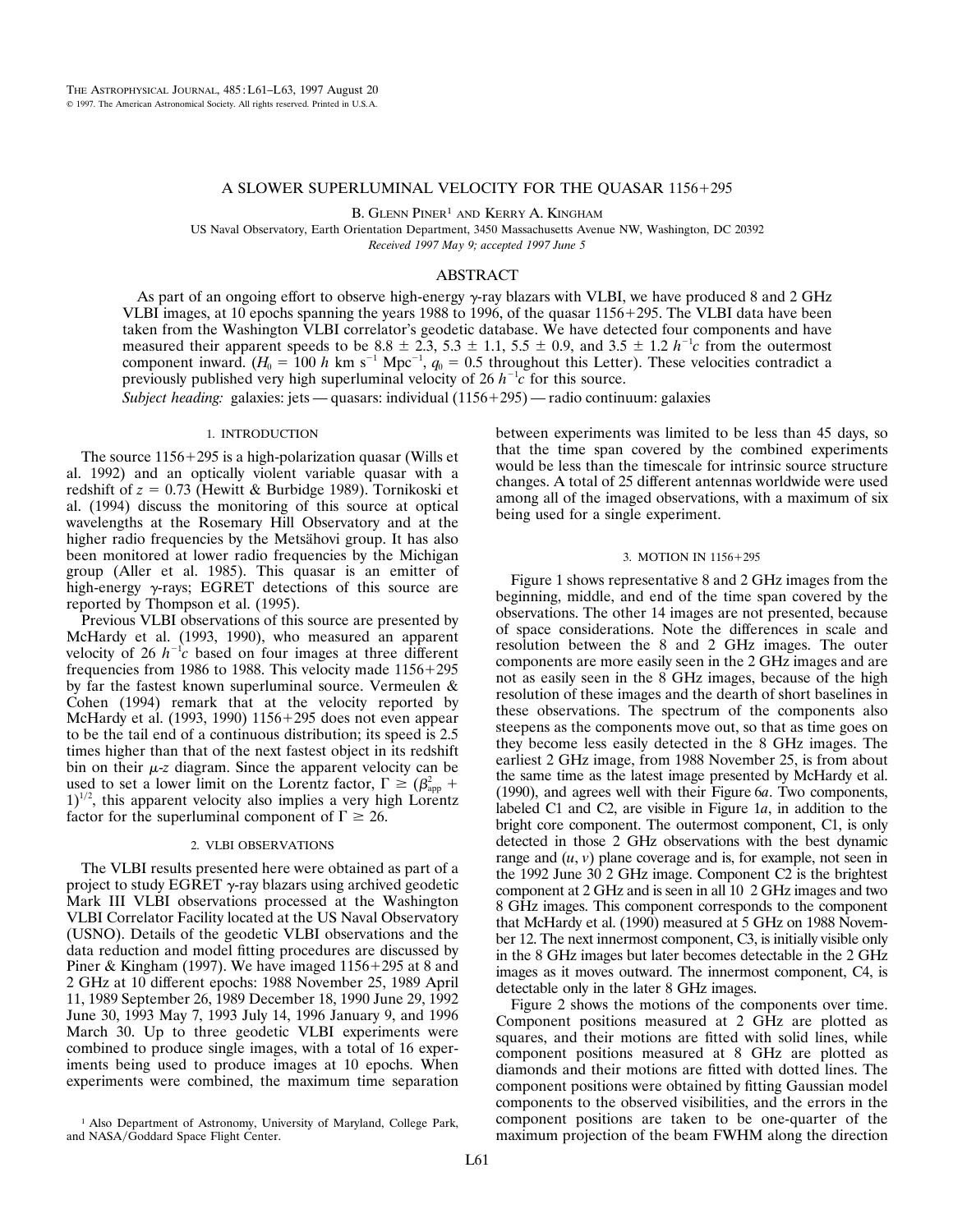

FIG. 1.— $(a-c)$  The 2 GHz VLBI images of 1156+295.  $(d-f)$  The 8 GHz VLBI images of 1156+295. Relative right ascension and declination are plotted with tick mark spacings of 1 mas. Contour levels are  $2\%, 4\%, 8\%, 16\%, 32\%,$  and  $64\%$  of the peak brightness. Additional contour levels are  $-0.7\%, 0.7\%$ , and 1.2% for (*a*), (*d*), and (*f*);  $-0.55\%$ , 0.55%, and 1% for (*b*); and  $-0.5\%$ , 0.5%, and 1% for (*c*) and (*e*). The FWHMs in milliarcseconds and position angles of the restoring beams are 2.52  $\times$  2.07 at  $-63^{\circ}$ , 3.36  $\times$  2.05 at  $-72^{\circ}$ , 2.77  $\times$  2.25 at  $-6^{\circ}$ , 0.70 x 0.54 at  $-66^{\circ}$ , 0.94  $\times$  0.60 at  $-73^{\circ}$ , and 0.73  $\times$  0.59 at  $-10^{\circ}$  for (*a–f*), respectively. The peak brightness levels are 1.67, 1.37, 1.15, 1.27, 1.34, and 1.13 Jy beam<sup>-1</sup>, respectively. At least one negative contour is shown in each image. The centers of the fitted component positions are marked with asterisks.

from the core to the component's center. In addition to observations at the 10 epochs mentioned above, we have also plotted component positions at 1994 July 8 given by Fey, Clegg, & Fomalont (1996) from a VLBA observation at 8 and 2 GHz. We find that measurements of component positions at 8 GHz are on average displaced outward from the same component position measured at 2 GHz by 0.65 mas. This frequency-dependent separation has been seen by other authors (e.g., Biretta, Moore, & Cohen 1986) and is possibly due to gradients in magnetic field and electron density, such that the  $\tau = 1$  surface moves progressively inward at higher frequencies. If we assume that the components move with constant velocity, then performing a least-squares fit of component positions to a straight line gives the apparent velocities of separation. The velocities obtained are 8.8  $\pm$  2.3, 5.3  $\pm$  1.1, 5.5  $\pm$  0.9, and 3.5  $\pm$  $1.2 h^{-1}c$  for C1 to C4, respectively, where the average of the 8 and 2 GHz velocities has been used for C2 and C3. The 1  $\sigma$  ranges for the ejection times of the two most recent components are 1984 July to 1986 July for C3, and 1989 June to 1992 January for C4.

The velocities and standard errors are consistent with each of the components moving with similar velocity, approximately  $5.2h^{-1}c$ . This lowers the required Lorentz factor for the superluminal components from  $\Gamma \ge 26$  to  $\Gamma \ge 5$ .

The inner components are not moving significantly faster than the outer components, which leads us to believe that the discrepancy between the velocities measured by us and that measured by McHardy et al. (1993, 1990) is probably not due to a sudden deceleration of the component. We speculate that the anomalously high velocity measured by McHardy et al. (1993, 1990) may be due to a combination of several factors. Their earliest observed point is at their highest observing frequency, 22 GHz, and the position they measure is consistent with the position we estimate for C3 at that time, taking frequency-dependent separation into account. Since their latest point at 5 GHz is consistent with our measured position for the component C2, we speculate that they may have identified these two different components as the same component. This is a danger when connecting components